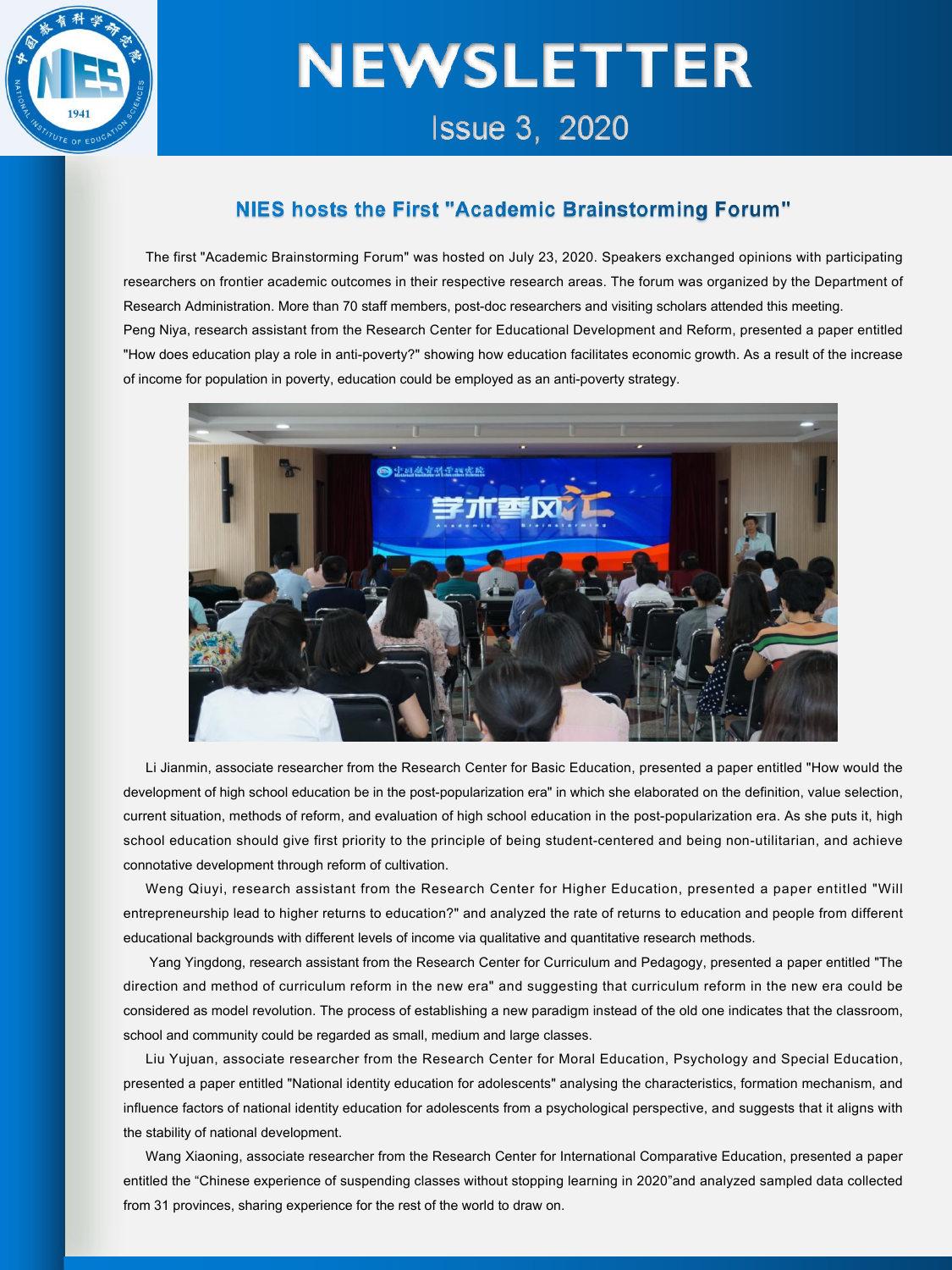

## **NEWSLETTER Issue 3, 2020**

### NIES Hosts "Cornerstone Cloud Talk" Series of Lectures on **Basic Education**

The Research Center for Basic Education in NIES has established the on-line platform of "Cornerstone Cloud Talk" through thematic lectures, academic exchange, and training sessions focusing on significant policies, theoretical and practical issues related to the development of basic education with the involvement of principals from well-known primary and secondary schools as well as experts. This aligns with the requirements of "Frontline Rules" proposed by the Party Group of Ministry of Education, the requirements of frontline principals and teachers, and the development of education research in the post-pandemic era.



The on-line platform aims at innovative methods for talent cultivation, practical exploration of running schools by means of collectivization, and research on opportunities and challenges encountered by basic education under the "Strengthening Basic Discipline Program" during the pandemic. Five seminars have been organized by inviting principals and experts in relevant areas such as Liu Xiya, principal of Xiejiawan Primary School in Chongqing; Gao Chen, principal of Northeast Yucai School; Wang Dianjun, principal of Tsinghua University High School; Wang Xiaoyang, Professor from Capital Normal University; and Liu Yuanzhao, former principal of Suzhou No. 10 High School in Jiangsu Province. In addition, principals and teachers from experiment zones of NIES in Guangzhou and Ningbo are also involved.

The "Cornerstone Cloud Talk" platform emphasizes education research, problem-solving and mutual sharing with a forward-looking and macroscopic perspective. It aims at advancing the development of research in basic education by recognizing the importance of experts, principals and teachers in teaching practice. Positive feedback has been received from participants regarding the events organized by the platform, which helps improve the quality of education reform in schools, is considered as an effective way of grasping a general picture of the development of basic education in China.